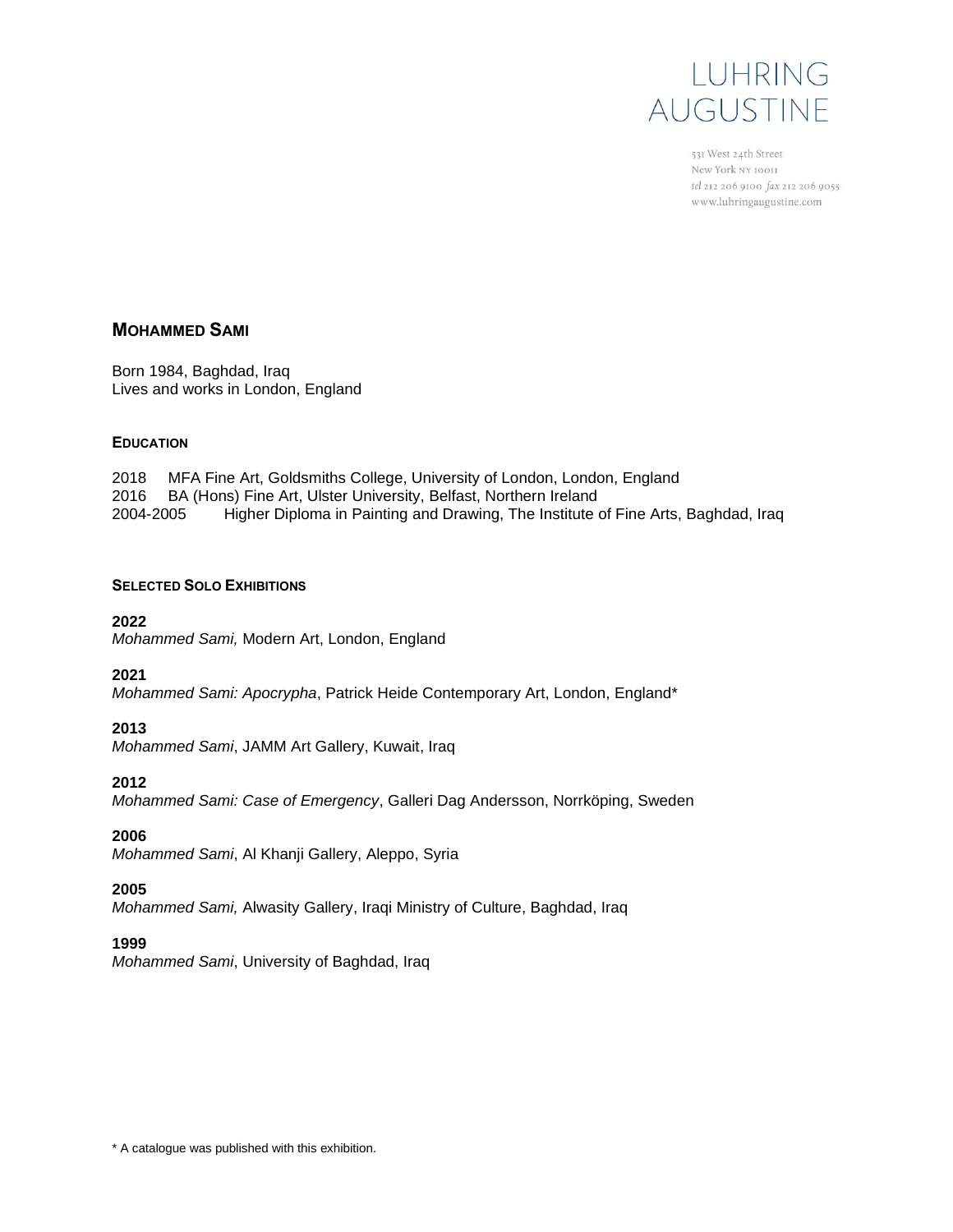### **SELECTED GROUP EXHIBITIONS**

## **2022**

*The London Open 2022*, Whitechapel Gallery, London, England *Necessity*, Gallery Magnus Karlsson, Stockholm, Sweden *STILL ALIVE*, Aichi Triennale, Aichi Arts Center, Nagoya, Japan

### **2021**

*Homeplace*, V.O Curations-Mayfair, London, England *Mixing It Up: Painting Today*, Hayward Gallery, London, England\* *There Is Always Light*, Mead Gallery, Warwick Arts Centre, University of Warwick, Coventry, England

## **2020-2021**

*Towner International*, Towner Eastbourne Museum, Eastbourne, England

## **2020**

*Stilla liv / Still Life*, Galleri Magnus Karlsson, Gotland, Sweden *Timeout*, Patrick Heide Contemporary Gallery, London, England

## **2018-2019**

*Bloomberg New Contemporaries*, Liverpool Biennial, Liverpool School of Art & Design, Liverpool John Moores University, Liverpool, England; South London Gallery, London, England\*

*The Sea is the Limit,* York Art Gallery, York, England; Virginia Commonwealth University School of the Arts, Doha, Qatar

## **2011**

*The Culture Night of Norrköping City*, Norrköping Art Museum, Norrköping, Sweden

### **2010**

Salon d'Automne 2010, Paris, France

### **2006**

The Iraqi National Museum of Modern Art, Baghdad, Iraq

### **SELECTED BIBLIOGRAPHY: MONOGRAPHS AND ARTIST'S BOOKS**

### **2021**

*Apocrypha*, exh. cat. London: Patrick Heide Contemporary Art, 2021.

### **SELECTED BIBLIOGRAPHY: BOOKS AND EXHIBITION CATALOGUES**

### **2021**

Dalal, Radha, et al, eds. *The Seas and the Mobility of Islamic Art*. New Haven: Yale University Press, 2021.

Rugoff, Ralph. *Mixing It Up: Painting Today*, exh. cat. London: Hayward Gallery, 2021.

# **2018**

*Bloomberg New Contemporaries 2018*, exh. cat. London: New Contemporaries Ltd, 2018.

# **2014**

Dickersbach, Safia. *Prōtocollum 2014/2015: Global Perspectives on Visual Vocabulary*. Berlin: Dickersbach Kunstverlag, 2014.